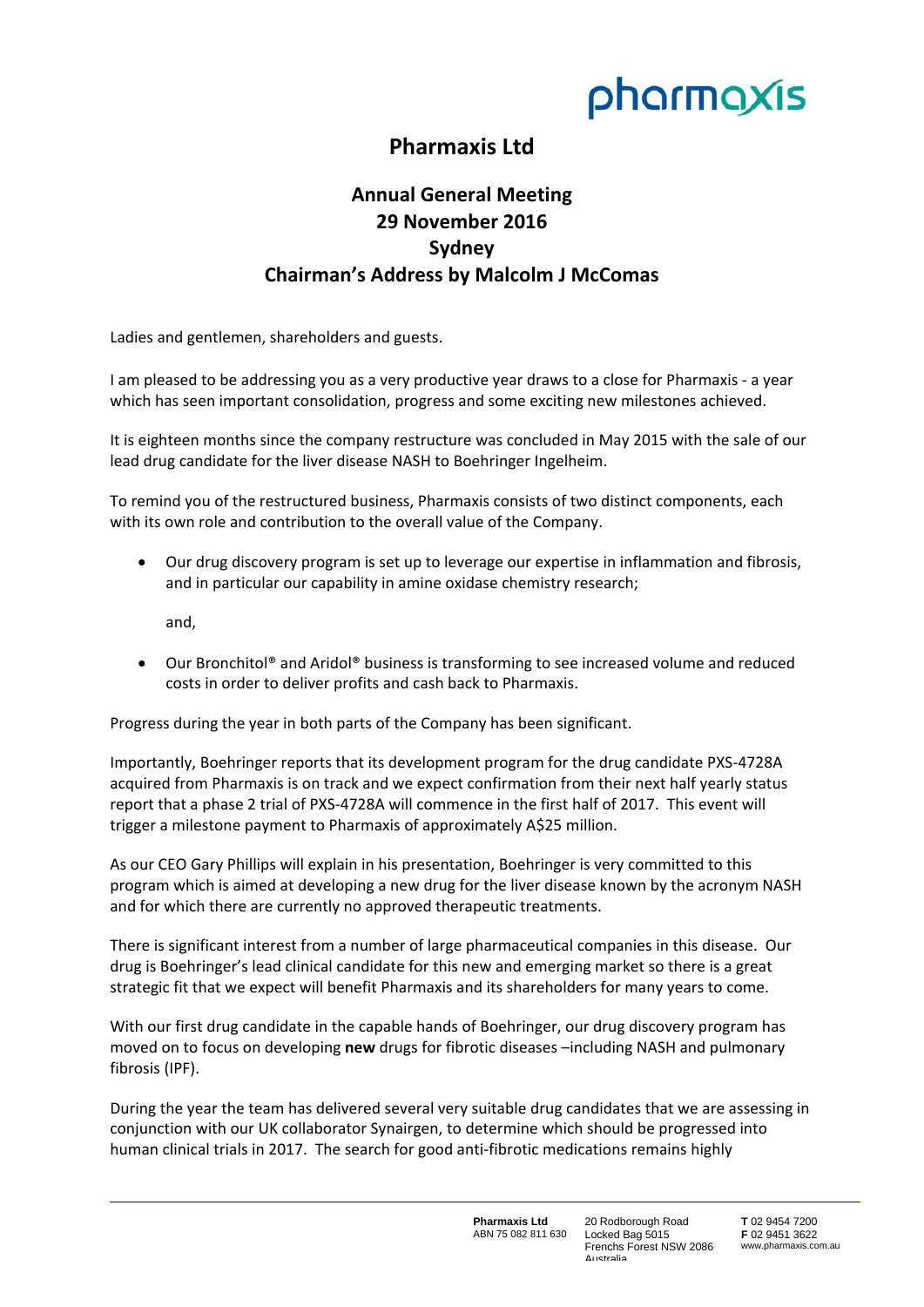competitive and interest in our program from large pharmaceutical companies with whom we have an ongoing dialogue remains strong.

Our other drug discovery programs have also made good progress with the chemistry programs to identify lead candidates well advanced and promising proof of concept data in a variety of animal disease models including cancer, wound healing and inflammatory disorders. Further to Boehringer validating our scientific platform and approach, our Drug Discovery team continues to perform and I have high expectations for the value they will generate in the future.

The Company's Bronchitol business has achieved three significant milestones since the last AGM:

- In December 2015, we announced positive results of a phase II trial of Bronchitol in children and adolescents with cystic fibrosis. The trial met its primary endpoint and a range of secondary endpoints. Clearly Bronchitol has a place in the treatment of CF. Based on the positive trial results we intend to submit an application to extend Bronchitol's European Union marketing authorisation to include children and adolescents.
- In July, we announced the completion of recruitment for our phase 3 Bronchitol clinical trial in cystic fibrosis. That trial is designed to meet the remaining clinical requirements of the Complete Response Letter received from the US Food and Drug Administration (FDA) in 2013. We expect to receive the results of the trial in the second quarter of 2017 and, assuming a positive outcome, the subsequent submission of the trial results to the FDA by our US partner Chiesi.
- In September, we announced Russian approval of Bronchitol and in November we received our first sales order. Russia is the largest market accessed to date for Bronchitol. It will be used to treat both adults and children and I am proud of the perseverance, expertise and creativity of the management team in bringing this about.

An important current year initiative has been to increase the Company's engagement with scientific leaders at a strategic level. The Pharmaxis scientific advisory board was established to help steer the Company's drug discovery and development programs and to augment the key opinion leaders, academics and industry participants with whom Pharmaxis engages in all of its various programs.

The initial core members of the S‐A‐B are Professor Jacob George and Dr Alan Robertson and, most recently, we welcomed distinguished nephrologist Professor Carol Pollock. In addition, we are currently conducting a search for a new director for the Pharmaxis Board who would bring particular skills in developing and commercialising early stage drug discovery.

Strategic partnerships and collaboration play an important role in our work and earlier this month we announced a research project with the prestigious Woolcock Institute of Medical Research to develop and test the Orbital® dry powder Inhaler. We are very much aligned with current Government initiatives to improve Australia's ability to translate early stage research. Indeed the development and commercialization capabilities demonstrated by the Pharmaxis team positions us strongly to lead further collaborations of this sort in the coming years.

Pharmaxis strives to communicate effectively with the investment community through regular updates on our progress and investment briefings for those wishing to better understand the science underlying our work. Our website was updated during the year and provides a useful reference for shareholders.